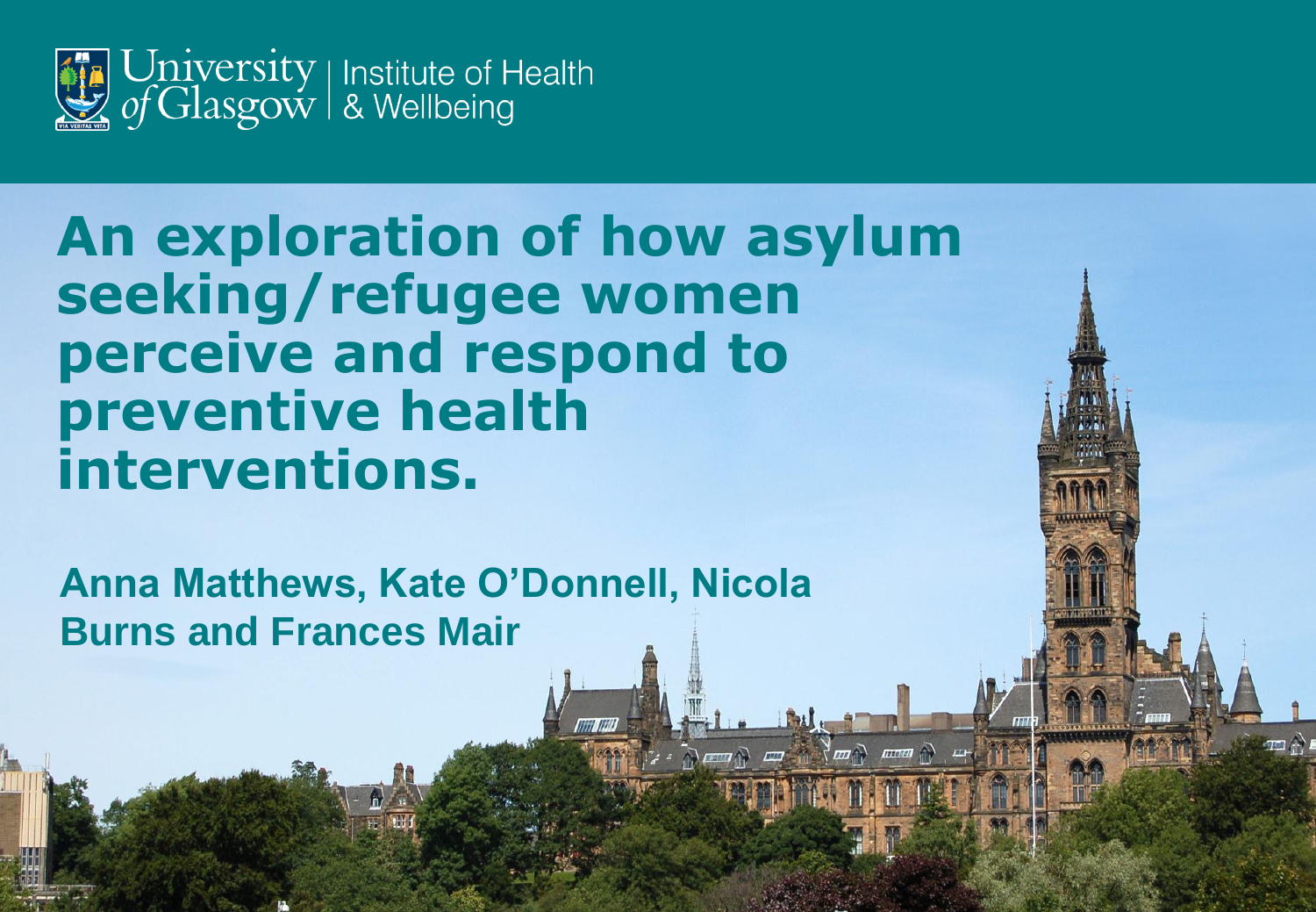

### **Background.**

Migration an increasing issue for all countries, with resultant "superdiversity" (Vertovec, 2007).

Health systems need to recognise and respond to this.

The Wittgenstein Centre for Demography and Global Human **Capital** <http://www.global-migration.info/>

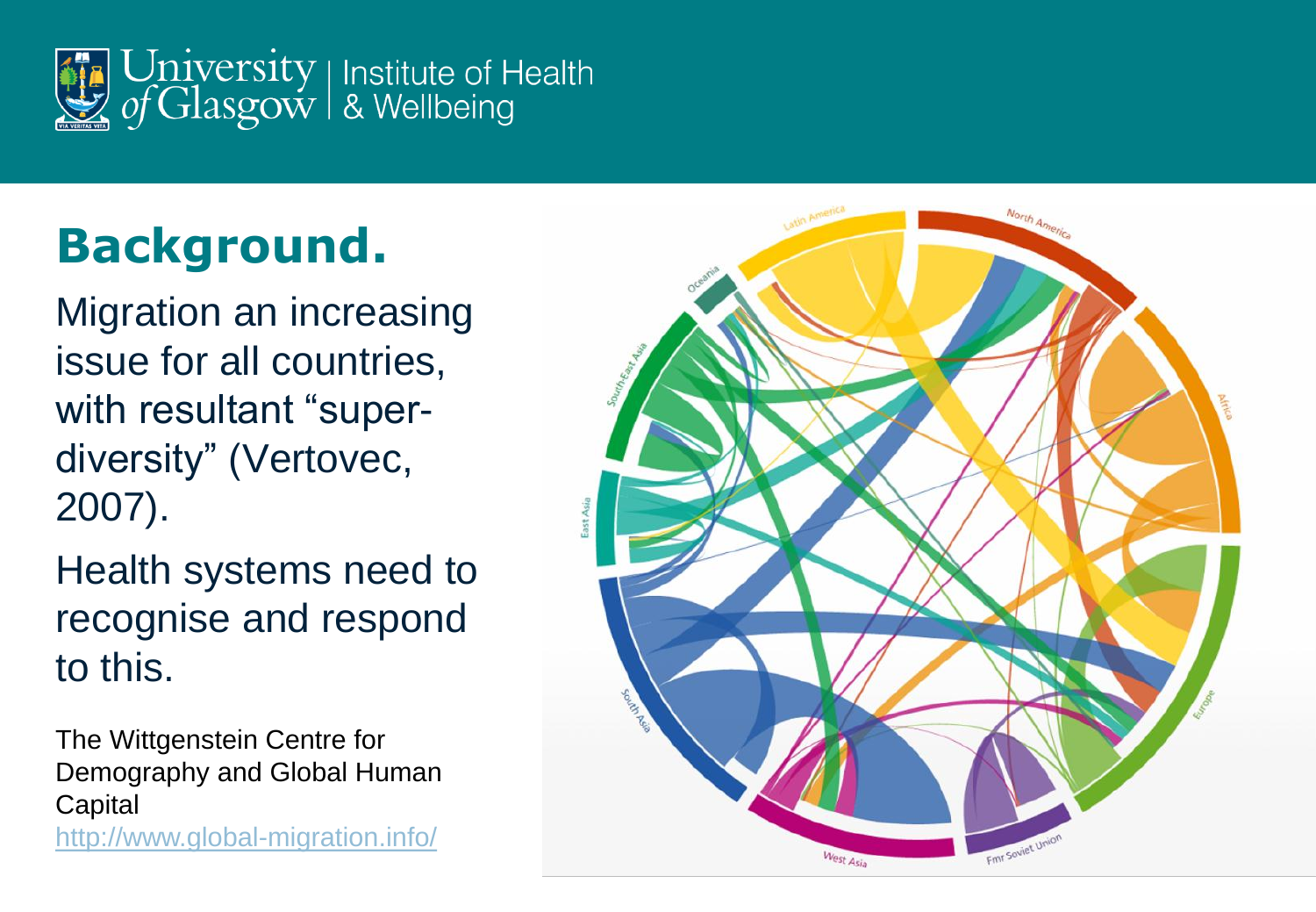

### **Implications for health care.**

Language and communication difficulties ([http://www.fp7restore.eu/;](http://www.fp7restore.eu/) <http://www.gla.ac.uk/research/az/gramnet/research/trainingmodel/>)

Barriers to accessing and providing effective primary care for asylum seekers (O'Donnell et al 2007, Roshan 2005)

Lack of knowledge of primary care health promotion and screening (O'Donnell et al 2007)

Lack of knowledge of chronic disease risk and NCDs.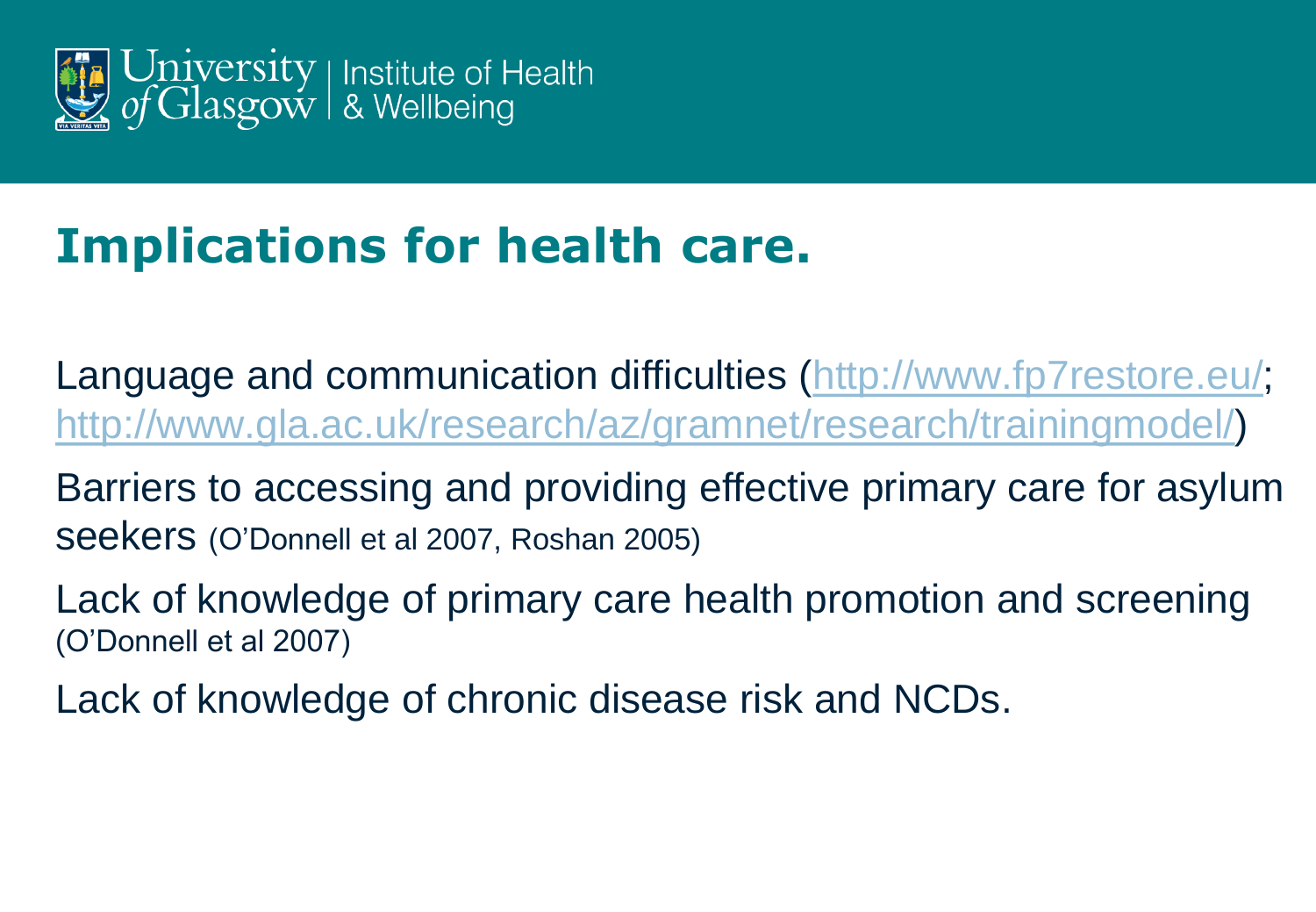

### **Candidacy as a theoretical lens.**

- Candidacy is a dynamic concept that captures the idea that individuals' views of whether they are a candidate for particular illnesses or conditions, and the associated interventions and services, are socially constructed.
- Formed both personally and through interactions with practitioners and systems.
- Developed by Dixon-Woods in SR into health care access for vulnerable populations.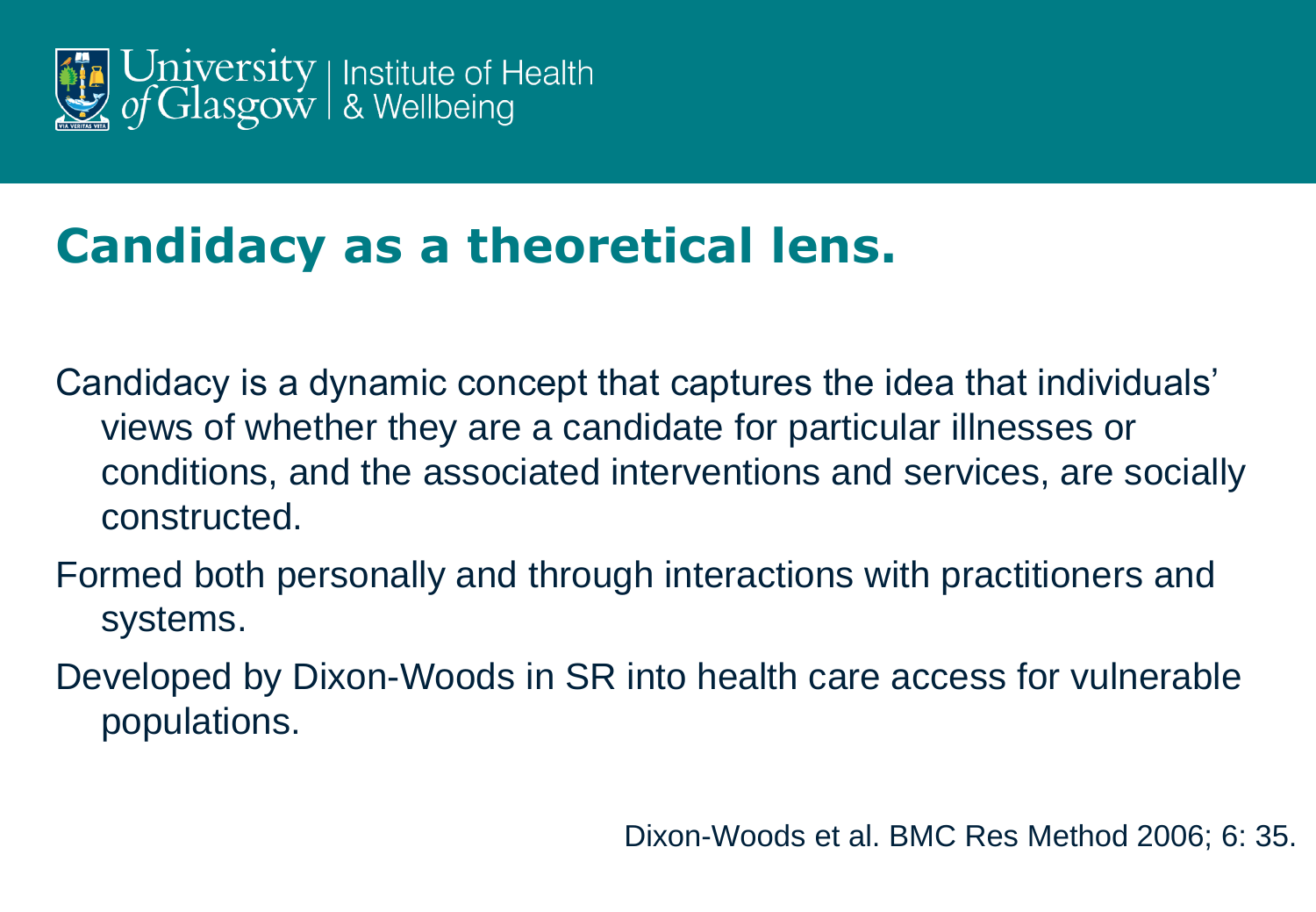



Mackenzie et al. Social Policy & Administration 2013.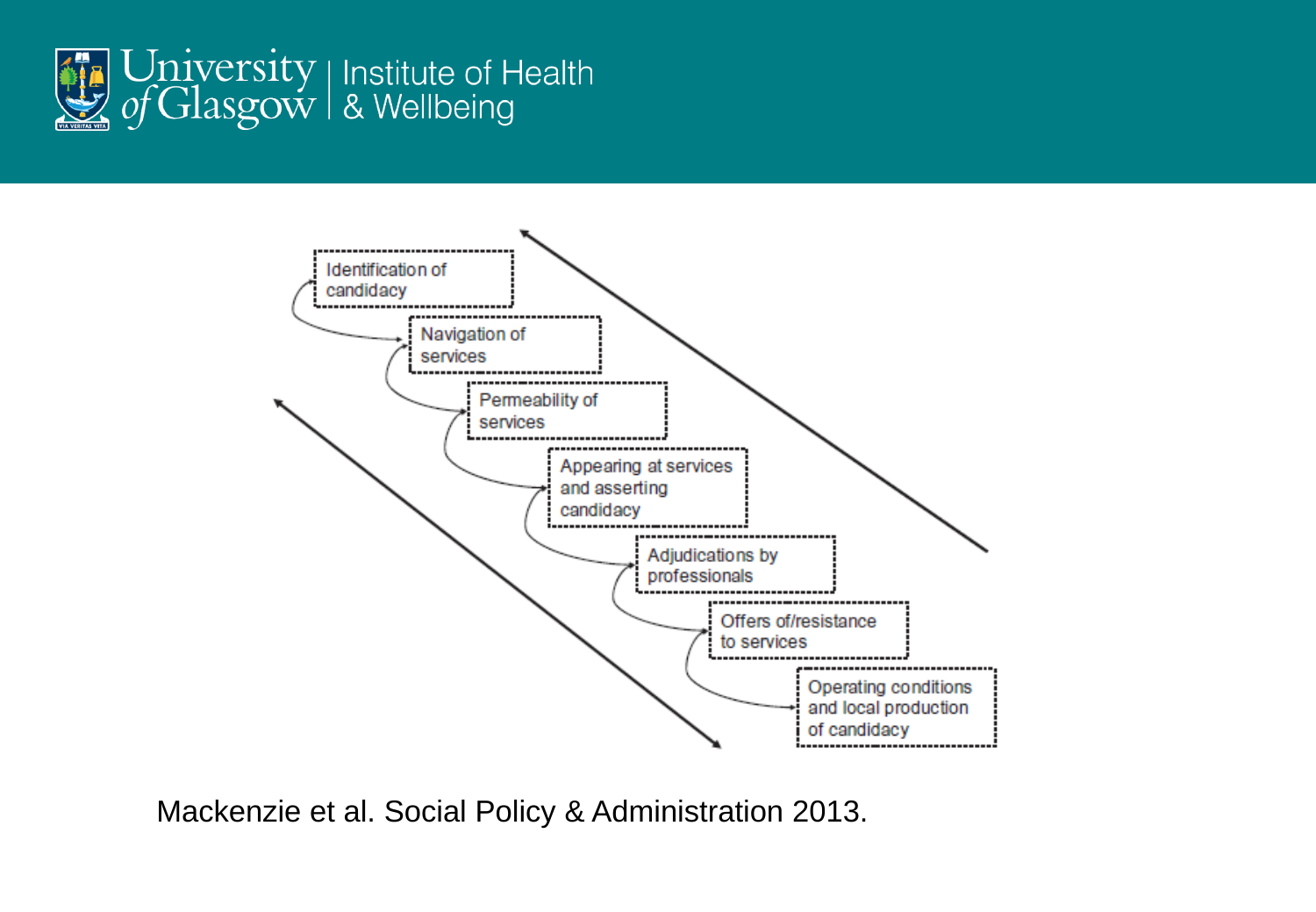



# **The Telegraph**

|                             |  |  |  | Home Video News World Sport Finance Comment Culture Travel Life Women F                          |  |  |
|-----------------------------|--|--|--|--------------------------------------------------------------------------------------------------|--|--|
|                             |  |  |  | Women Men Cars Health Property Gardening Food History Relationships Expat                        |  |  |
|                             |  |  |  | Health News   Health Advice   Diet and Fitness   Wellbeing   Expat Health   Pets Health   Britai |  |  |
| HOME » HEATTH » HEATTH NEWS |  |  |  |                                                                                                  |  |  |

#### Migrants partly to blame for A&E waiting times, Tory MP says

Migrants are to blame for putting extra strain on A&E departments because they go to hospitals when they are ill instead of visiting a GP, Tory MP Chris Skidmore has said.

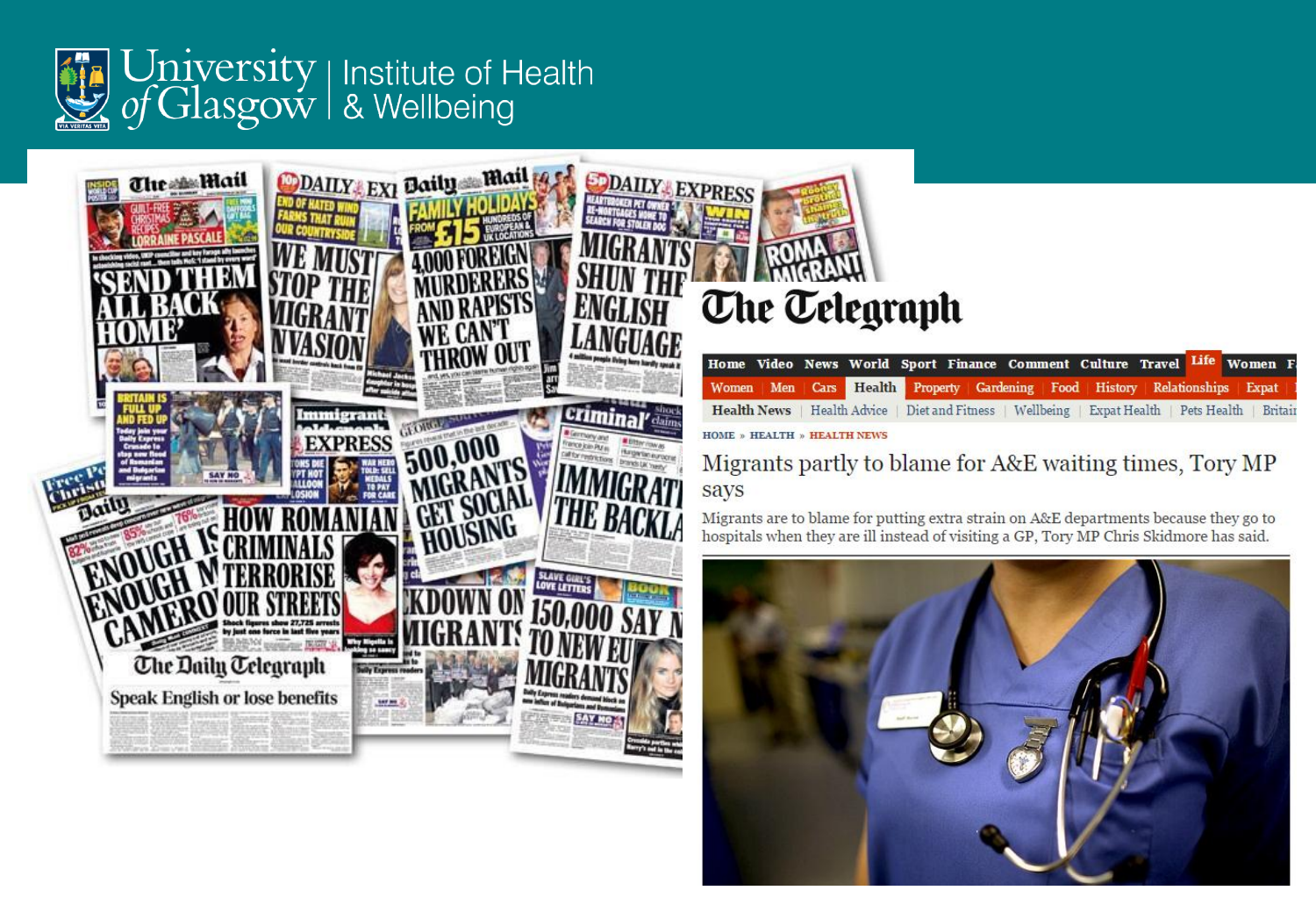

### **Why cervical screening?**

#### Cervical screening across the UK

This table summarises the state of cervical screening across the home nations.

#### England

All women aged 25 to 49 are invited every three years. Those aged 50 to 64 are invited every five years.

» Read more

#### Scotland

All women aged between 20 and 60 routinely invited for cervical screening.

» Read more

#### Northern Ireland

Universal offer of screening to women aged 25 to 65 years. » Read more

#### Wales

Cervical Screening Wales invites women aged 25-64 for screening every three years

» Read more

Table updated on 23 May 2014.

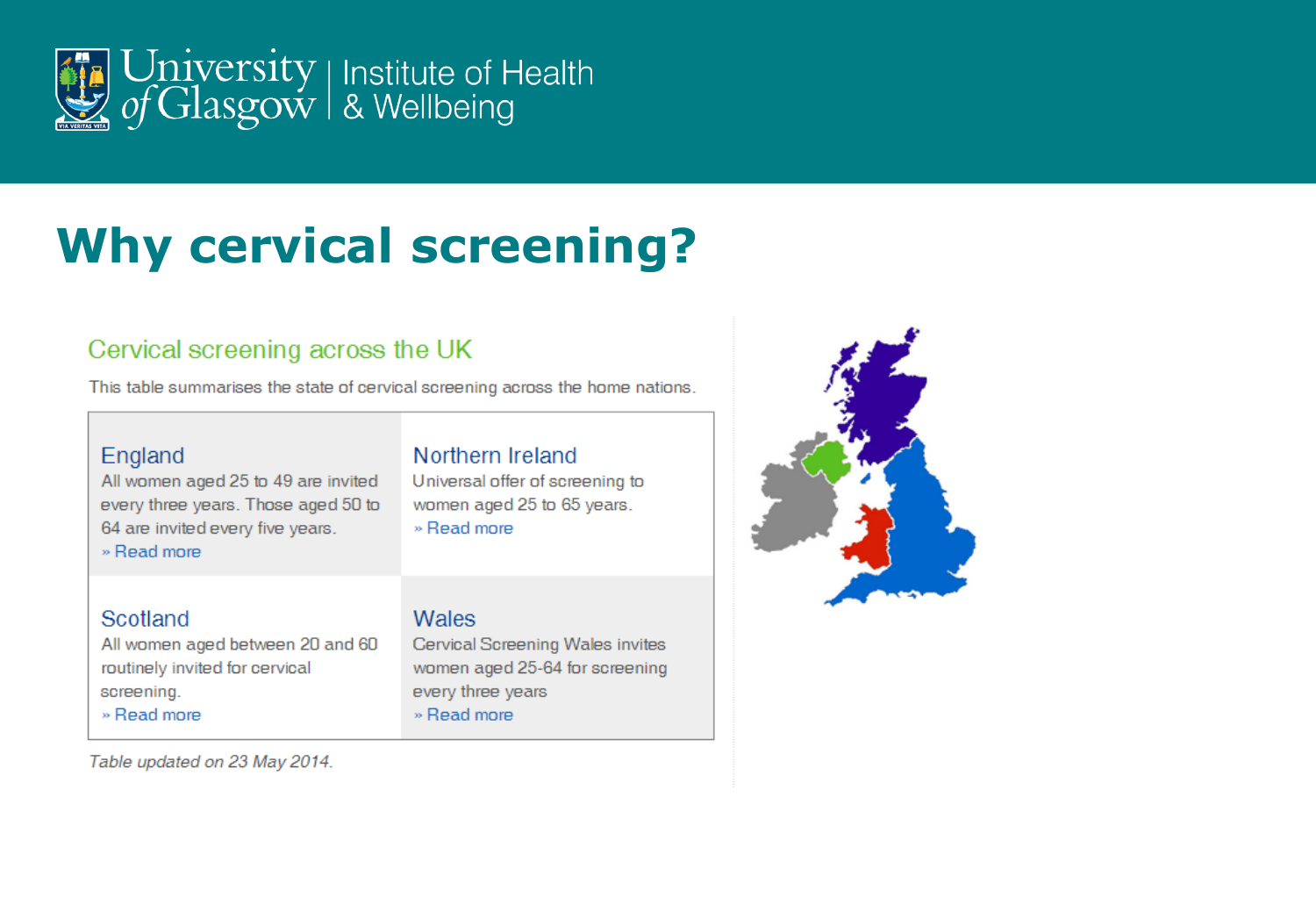

### **Why Glasgow?**

Scotland (2011): 7.0% (370,000) born out with UK & Ireland.

Glasgow: 12.2% (72,400) born out with UK & Ireland.

Includes sizable asylum seeking and refugee population.

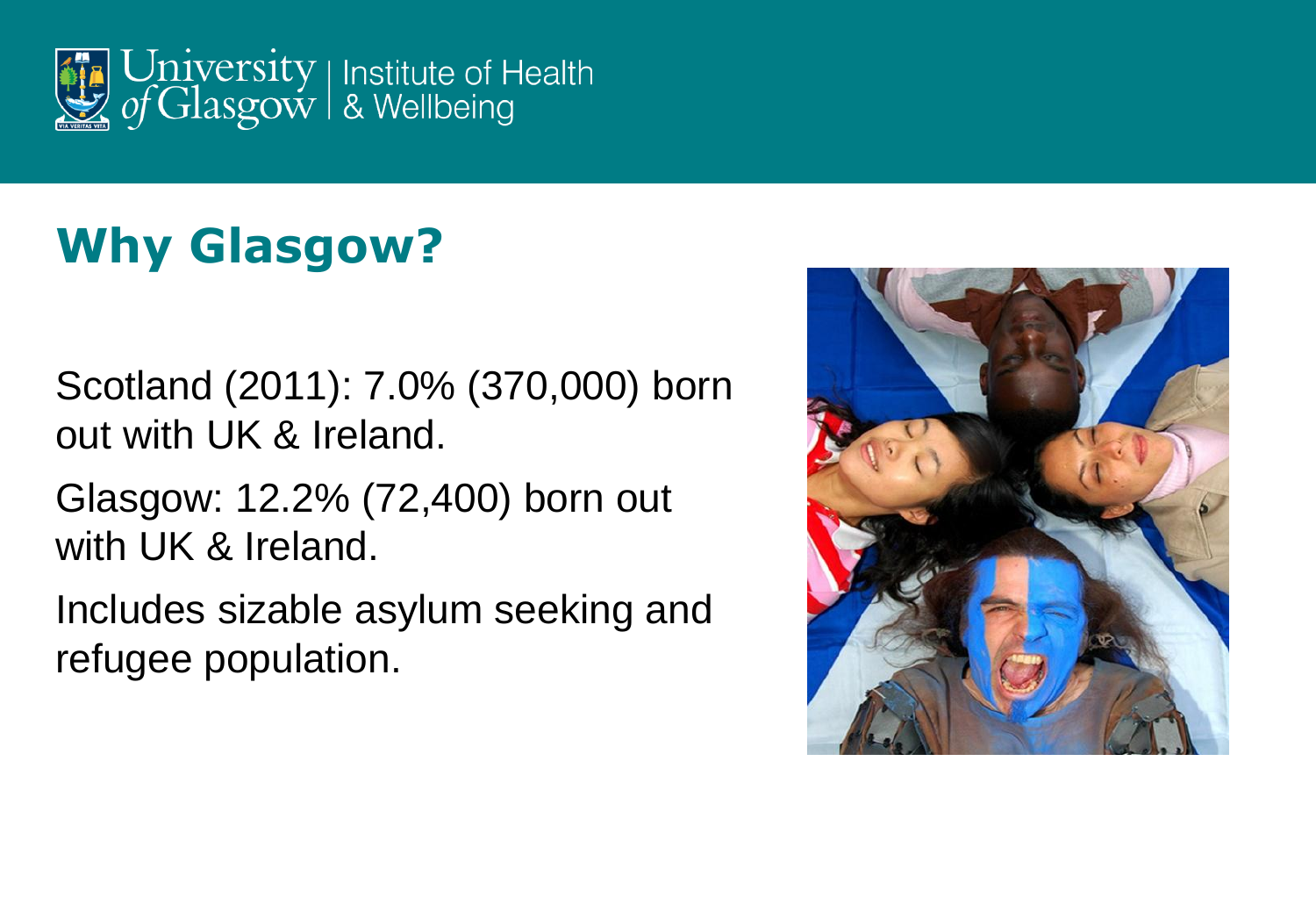

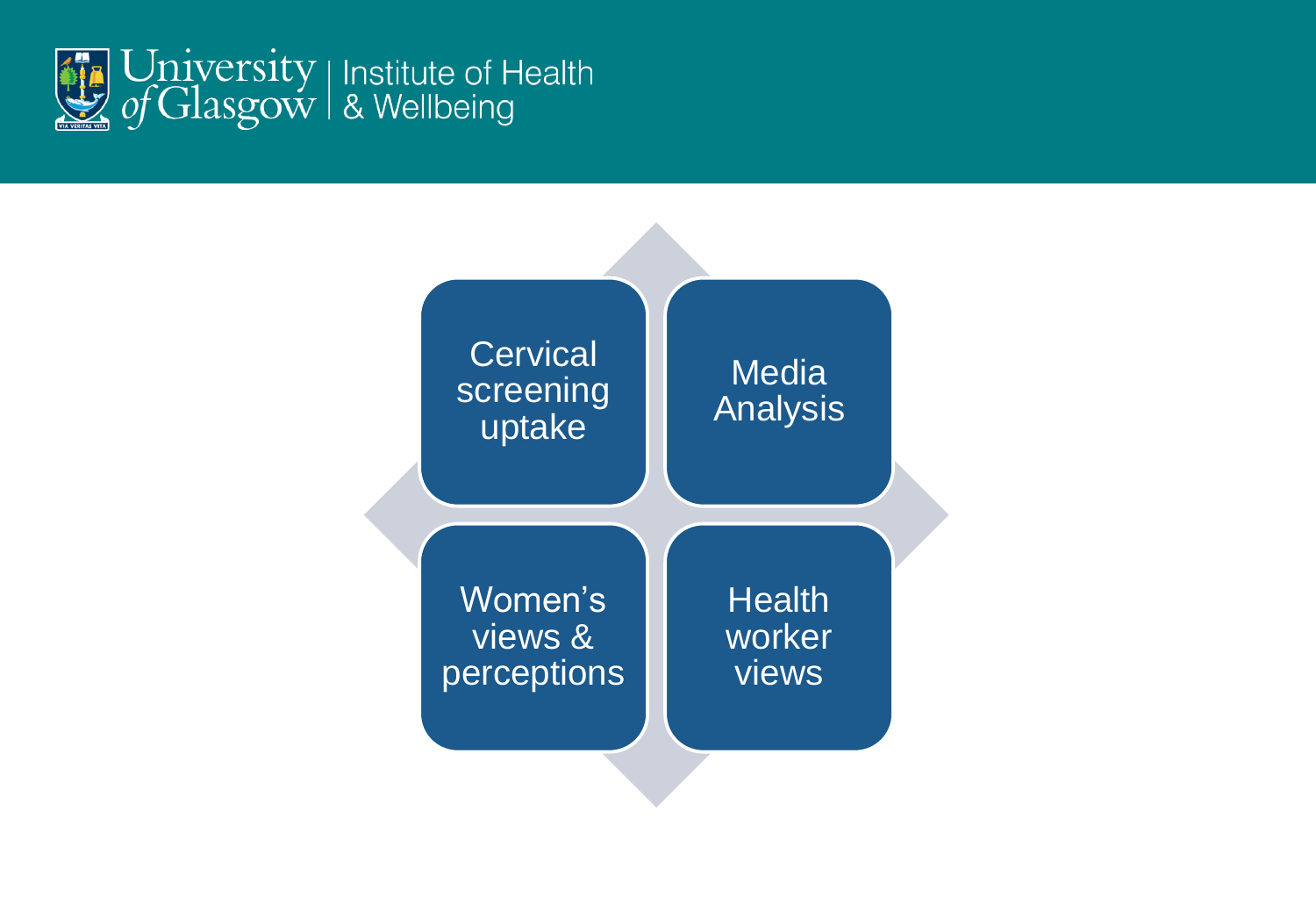



Uptake in eligible female population in last 3.5 years:

Scotland 70.7%. NHS Greater Glasgow 66.6%. In two practices

- General population 96.0%.
- Asylum seekers 30.0%.
- Refugees 46.0%.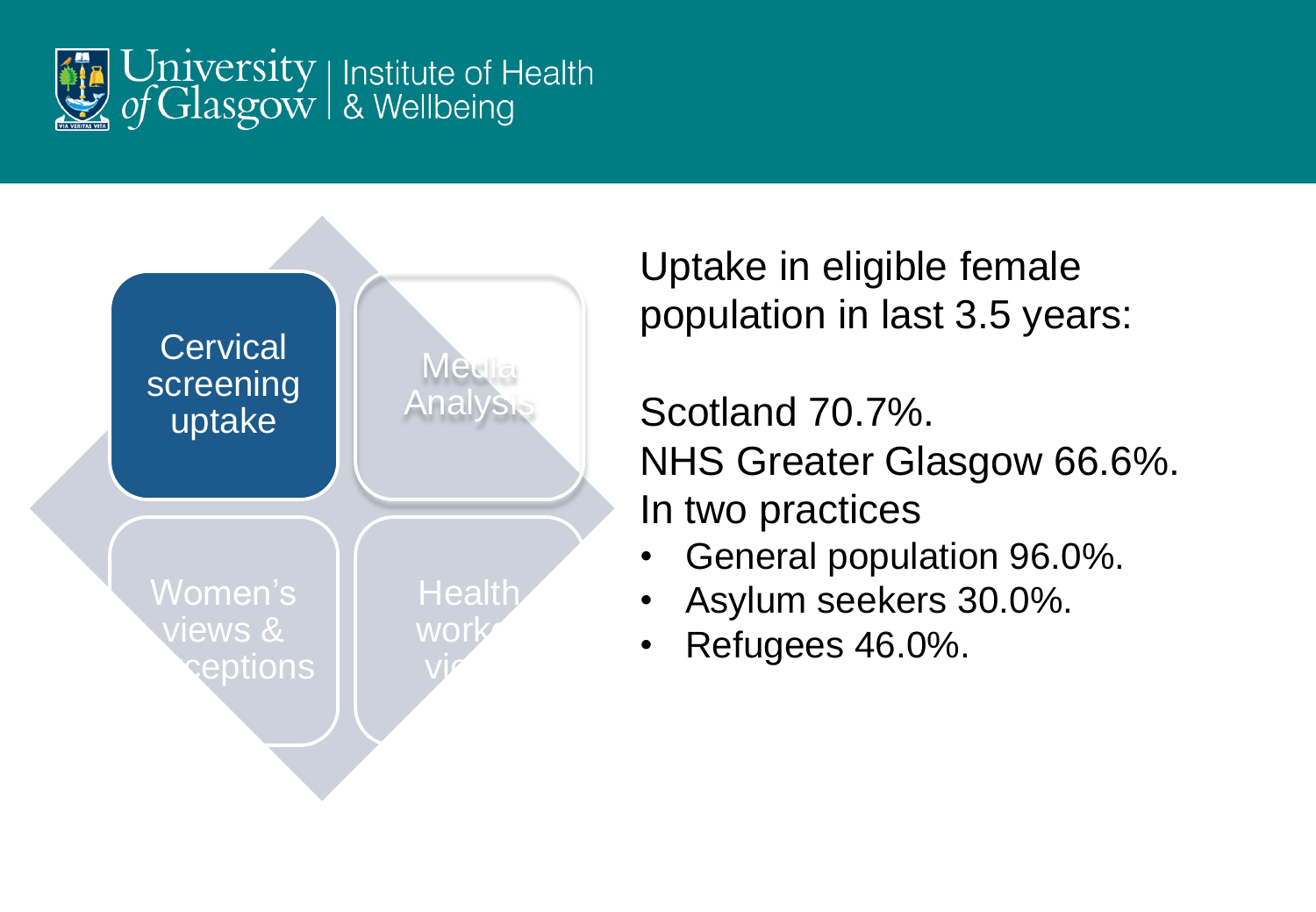



Compared reporting of migrant issues in general and health issues

UK and Scottish:

- Quality broadsheets.
- Mid-market tabloids.
- Popular tabloids.
- Regional newspapers.

2008 – Spring 2013.

Reviewed 577 articles (127 healthrelated).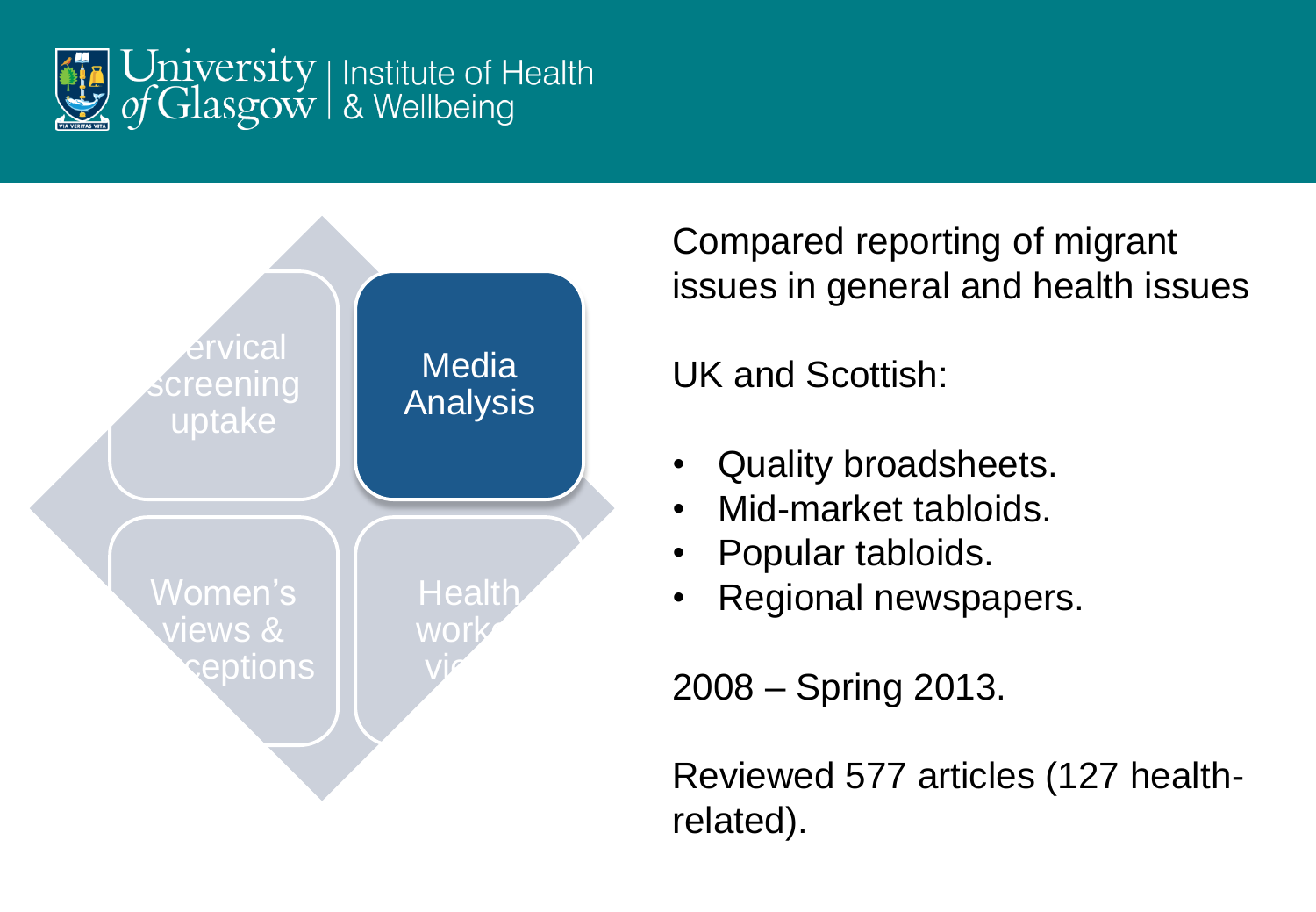

## **Key findings.**

- Reporting on migration and migrants a constant presence in UK media.
- Many "voices" reported politicians predominated.
- Right leaning papers draw on anti-migrant think tanks.
- Often more sympathetic to individual migrants, than to migration per se.
- Less sympathetic when group "faceless" unclear or mixed group.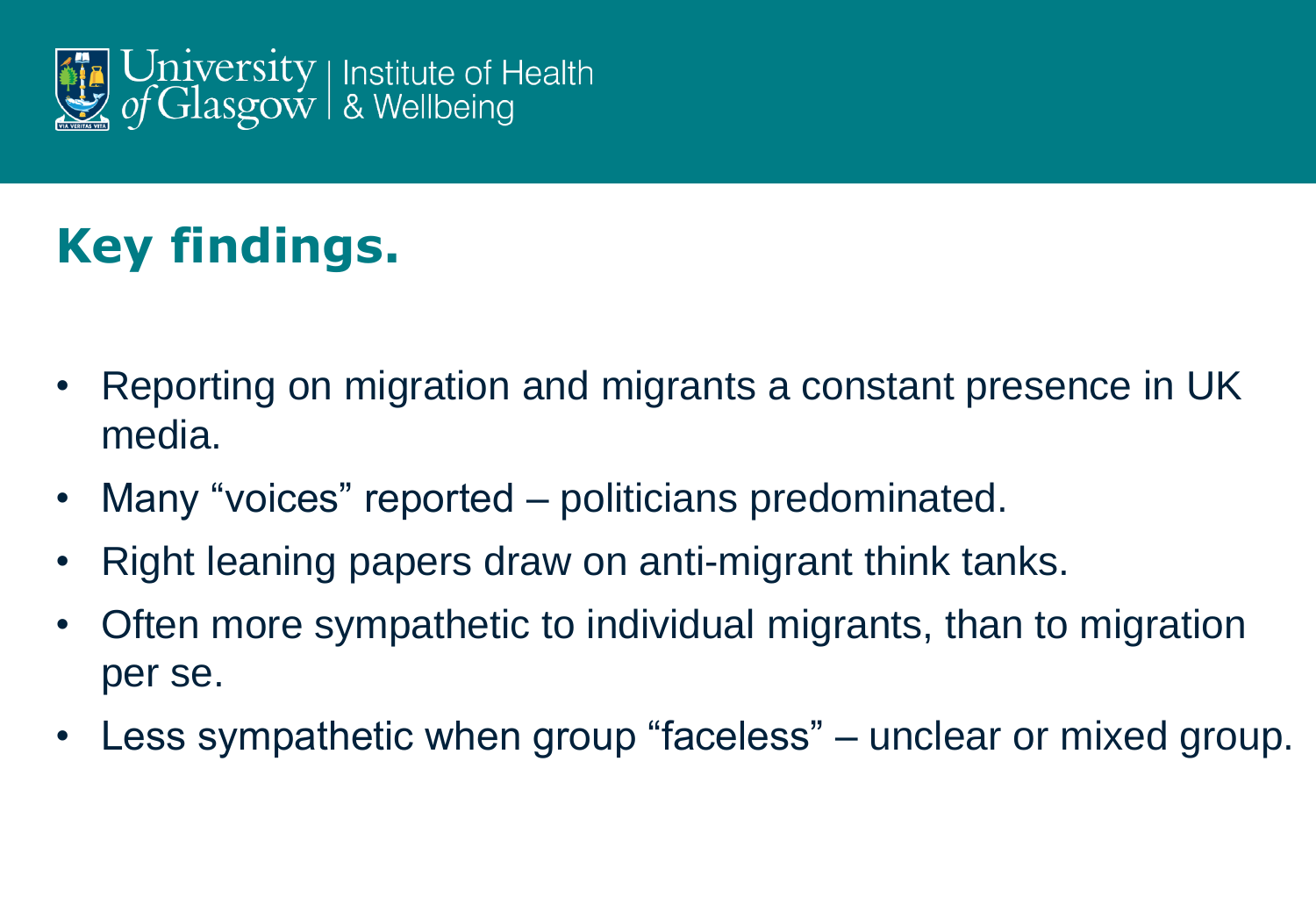

#### **Portrayal of Deservingness for Healthcare**

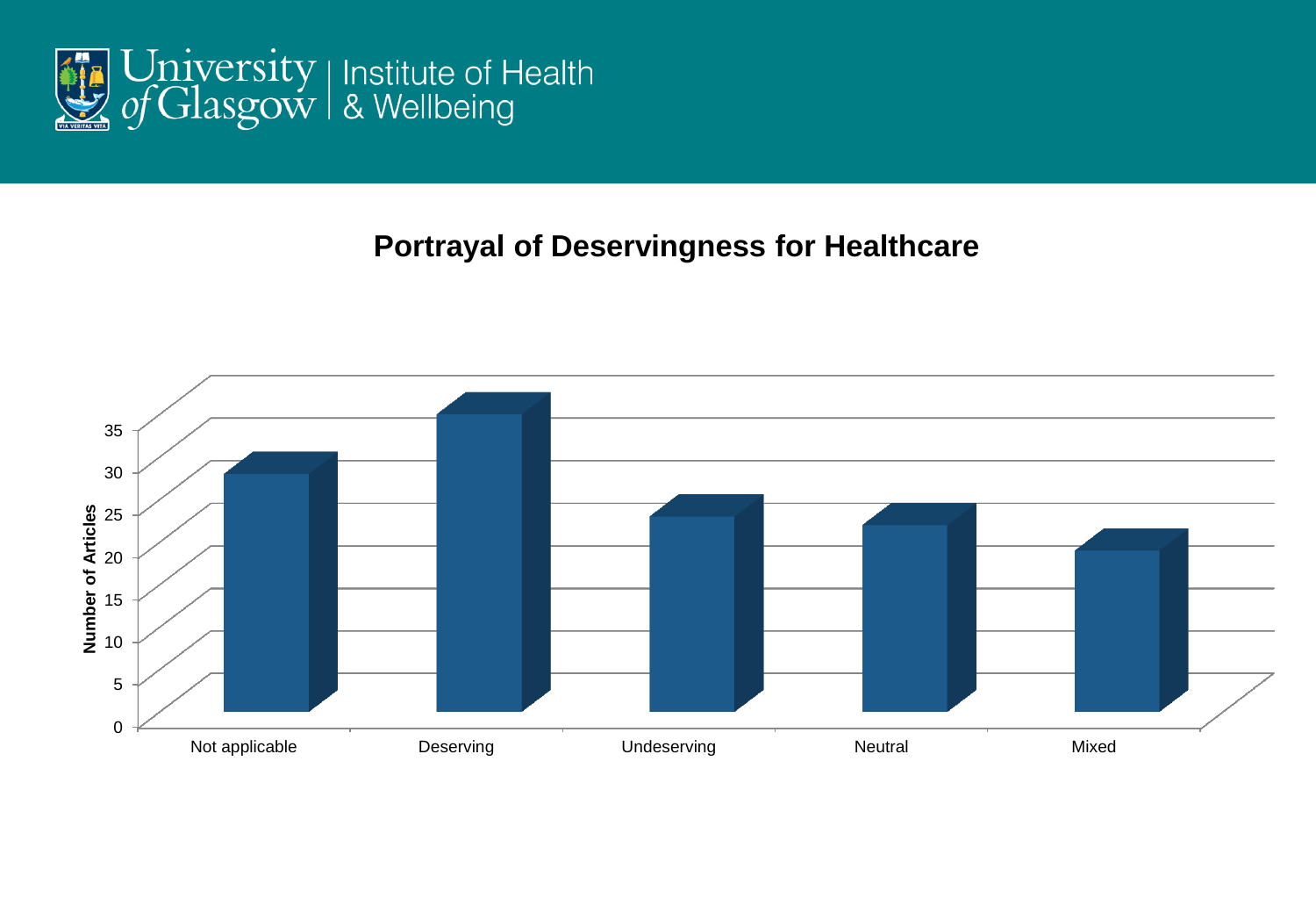

### **Asylum seeking women and health**

- Most discussed migrant group with regards to health
- High in the migrant hierarchy: most positive migrant tone and the group seen as most deserving of healthcare, after Ghurkas and Trafficking victims
- 6/7 of the mental health articles were about asylum seekers, 3 of these focused solely on female asylum seekers
- Asylum seeking women were portrayed sympathetically with regards to their health needs and backgrounds: victims of trauma, sexual violence and FGM.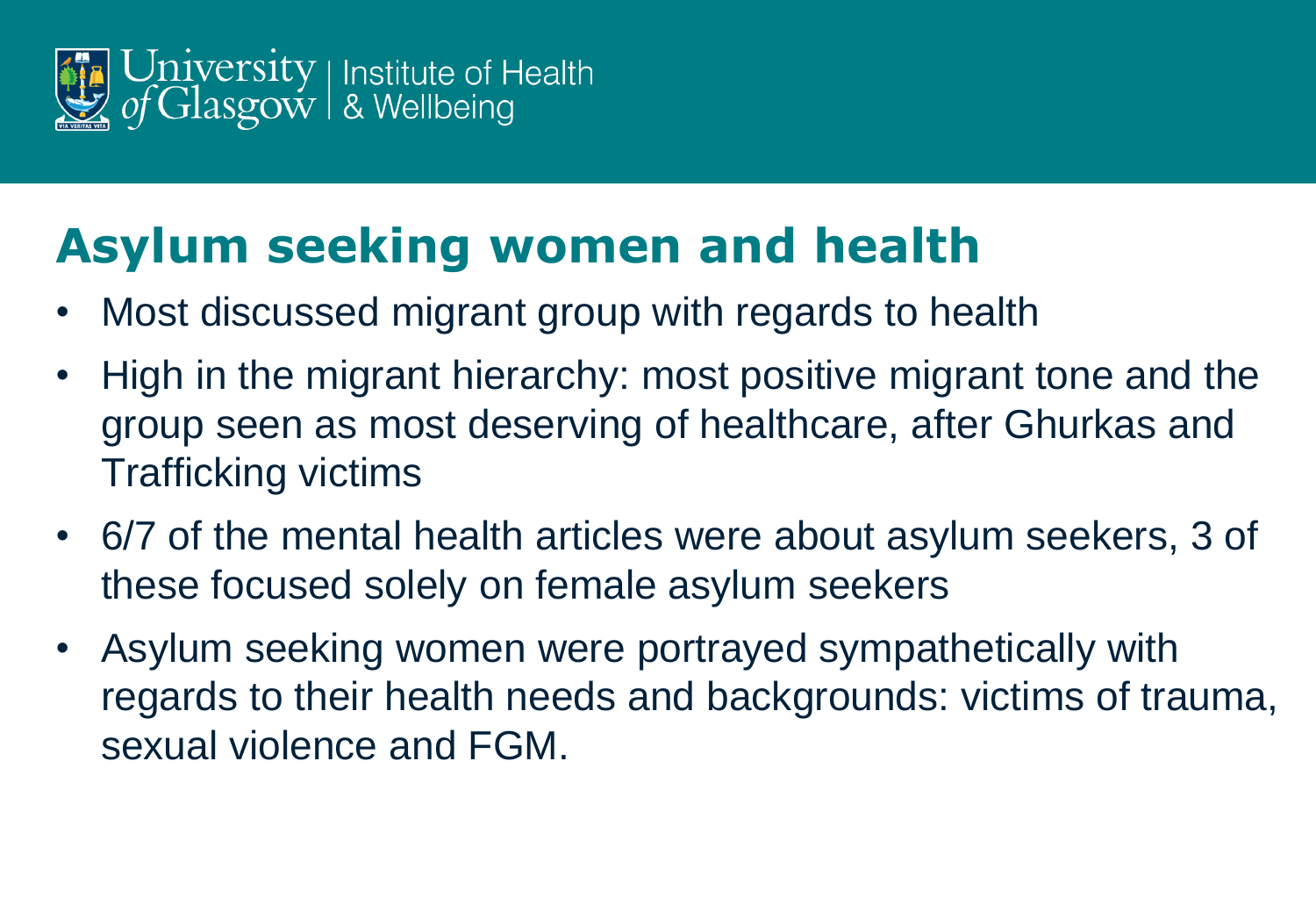



Focus groups and face-toface interviews with 16 women.

Mix of countries, including Middle East and Africa.

Family physicians and community health workers.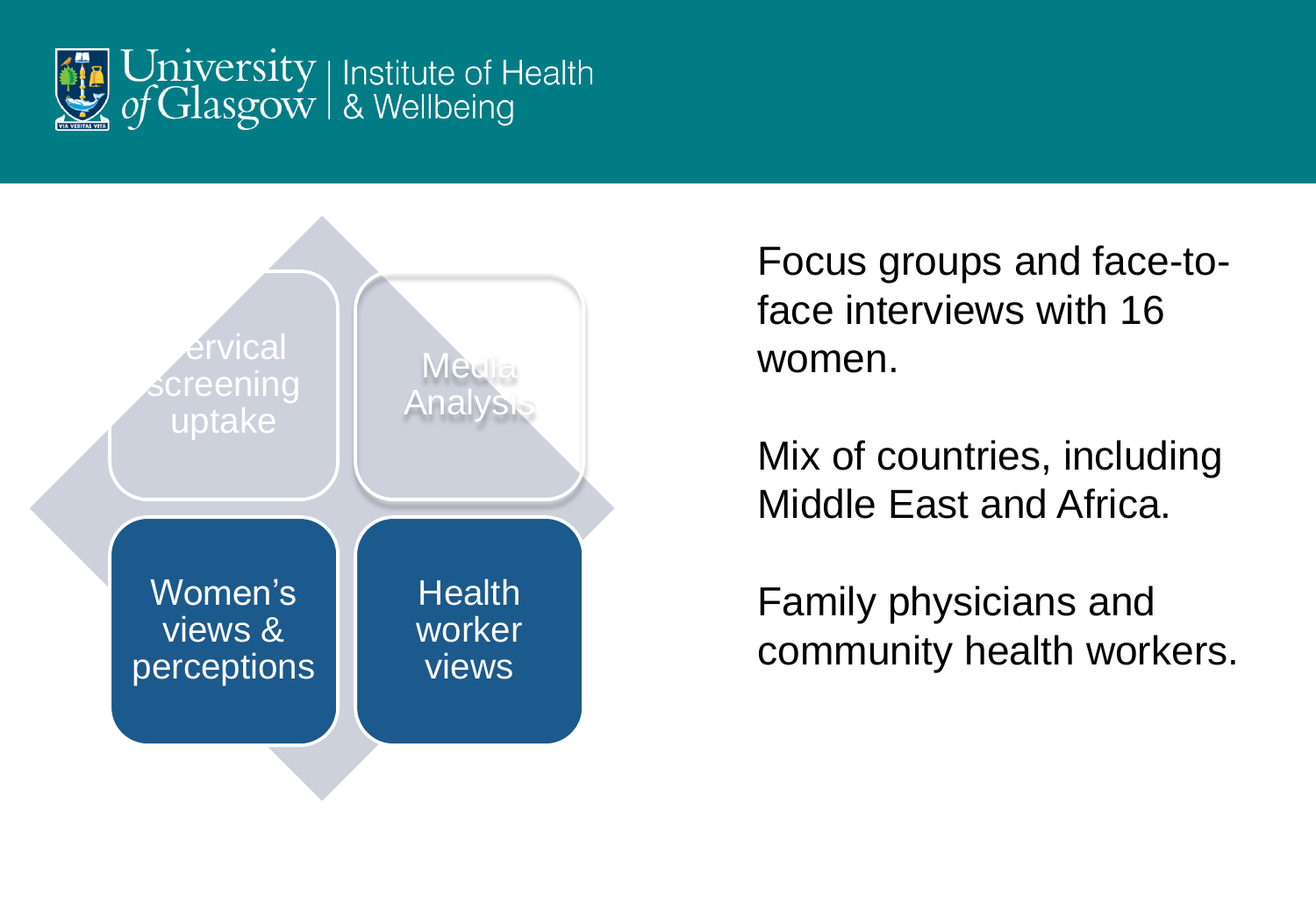

### **Key findings from women.**

- Although often portrayed as deserving of healthcare in the media, this was not internalised by the women interviewed.
- Newspaper stories don't deter them rom seeking care, but do make them feel uncomfortable.
- Lack of knowledge about the purpose of cervical screening.
- Cultural issues and language difficulties.
- Need for more appropriate information.
- Peer support valued.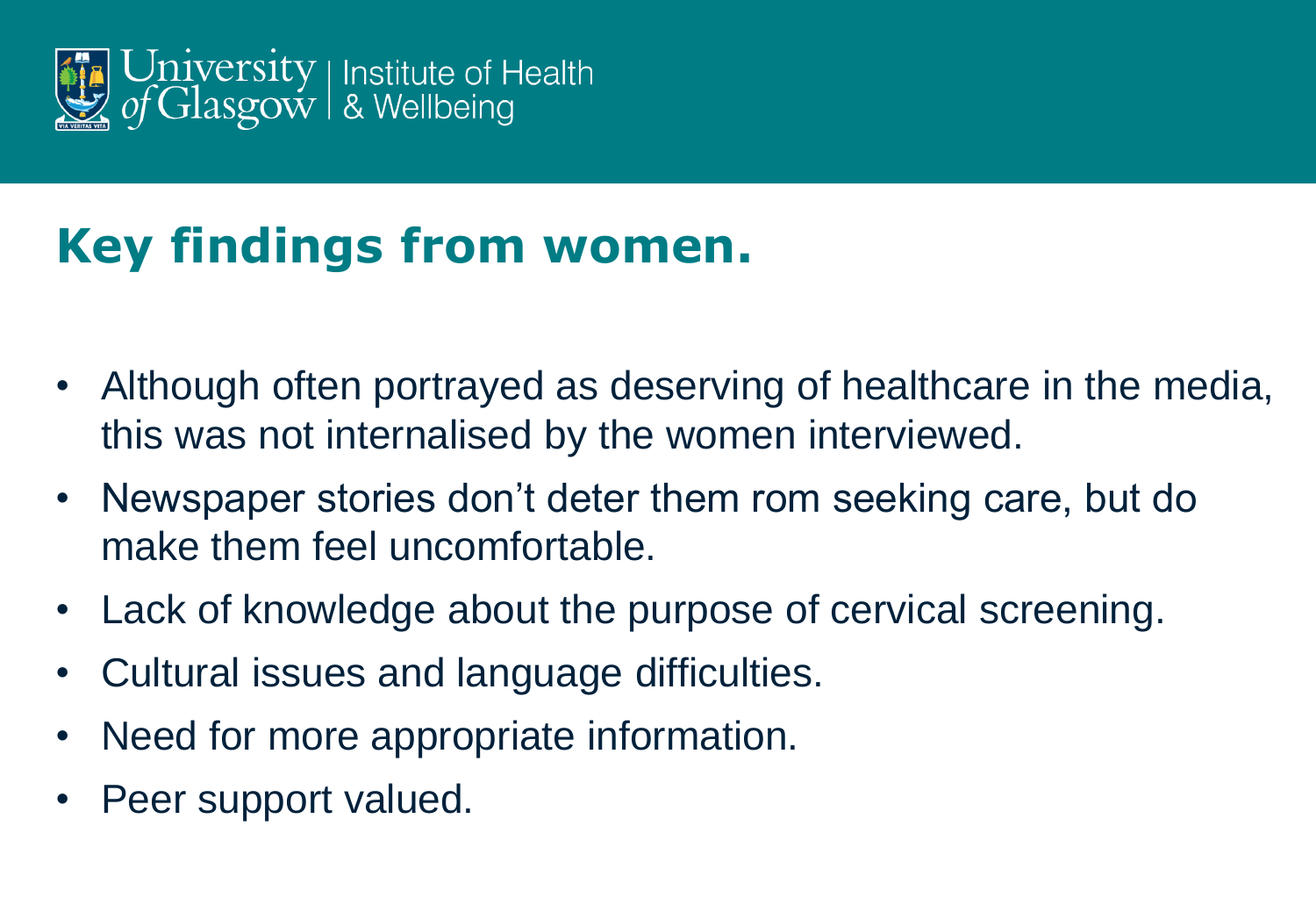

### • **Feeling that the media portrays asylum seekers and refugees unfairly.**

*'You don't read much good about it [migration], they're here to take the houses, jobs you know most of the time, something's wrong they have done…… it can be an issue having access to services because the person I am going to see he or she thinking like you know, she agrees with what they say."* (Interviewee 1)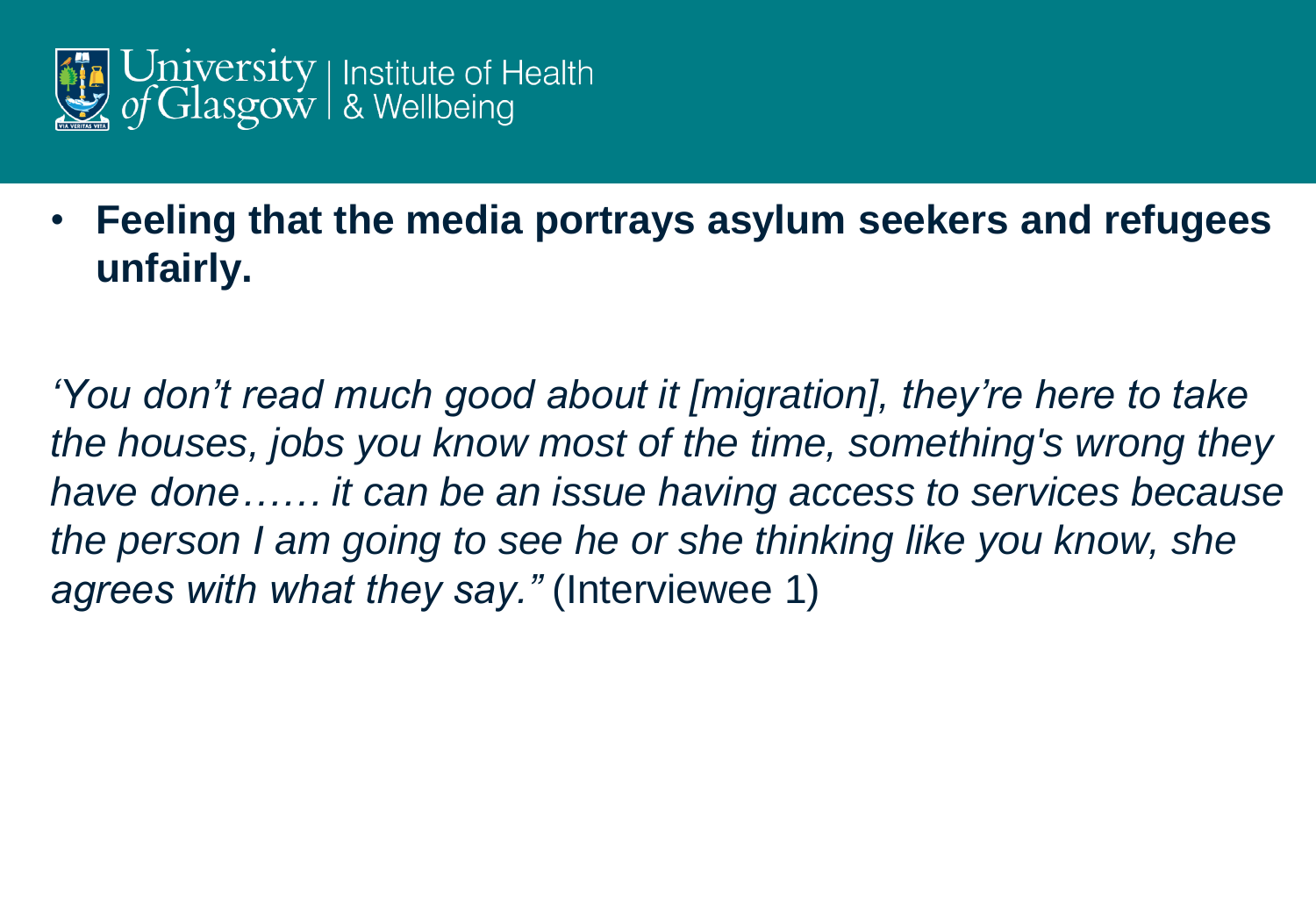

### **Key findings from health care professionals.**

- FGM and sexual assault a barrier to screening.
- More training and support for staff, particularly in use of interpreters and in relation to FGM.
- No open acknowledgement of media influence.